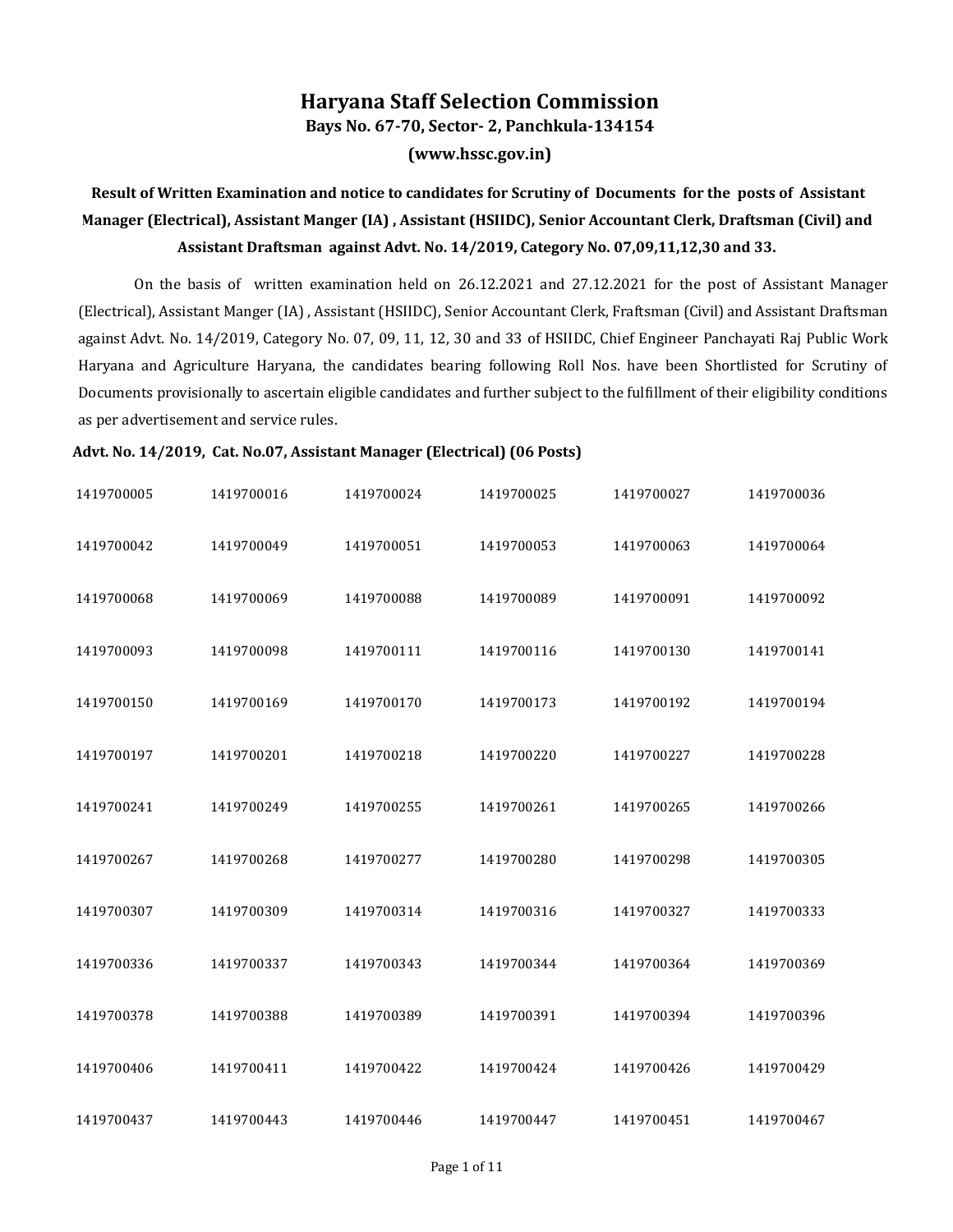| 1419700468 | 1419700477 | 1419700480 | 1419700481 | 1419700488 | 1419700491 |
|------------|------------|------------|------------|------------|------------|
| 1419700497 | 1419700507 | 1419700514 | 1419700523 | 1419700532 | 1419700536 |
| 1419700538 | 1419700540 | 1419700548 | 1419700551 | 1419700554 | 1419700566 |
| 1419700581 | 1419700597 | 1419700599 | 1419700607 | 1419700617 | 1419700621 |
| 1419700622 | 1419700623 | 1419700626 | 1419700628 | 1419700629 | 1419700632 |
| 1419700634 | 1419700643 | 1419700649 | 1419700650 | 1419700659 | 1419700662 |
| 1419700663 | 1419700665 | 1419700681 | 1419700686 | 1419700692 | 1419700693 |
| 1419700697 | 1419700713 | 1419700721 | 1419700725 | 1419700746 | 1419700748 |
| 1419700751 | 1419700756 | 1419700763 | 1419700793 | 1419700796 | 1419700797 |
| 1419700803 | 1419700804 | 1419700810 | 1419700815 | 1419700822 | 1419700823 |
| 1419700827 | 1419700828 | 1419700842 | 1419700848 | 1419700856 | 1419700859 |
| 1419700875 | 1419700913 | 1419700917 | 1419700919 | 1419700927 | 1419700935 |
| 1419700942 | 1419700946 | 1419700961 | 1419700962 | 1419700967 | 1419700969 |
| 1419700974 | 1419700975 | 1419700978 | 1419700980 | 1419700981 | 1419700989 |
| 1419700994 | 1419700999 | 1419701002 | 1419701005 | 1419701013 | 1419701014 |
| 1419701015 | 1419701016 | 1419701018 | 1419701023 | 1419701032 | 1419701033 |
| 1419701040 | 1419701043 | 1419701049 | 1419701052 | 1419701055 | 1419701058 |
| 1419701059 | 1419701064 | 1419701066 | 1419701078 | 1419701082 | 1419701093 |
| 1419701107 | 1419701108 | 1419701114 | 1419701115 | 1419701116 | 1419701133 |
| 1419701135 | 1419701142 | 1419701165 | 1419701167 | 1419701168 | 1419701170 |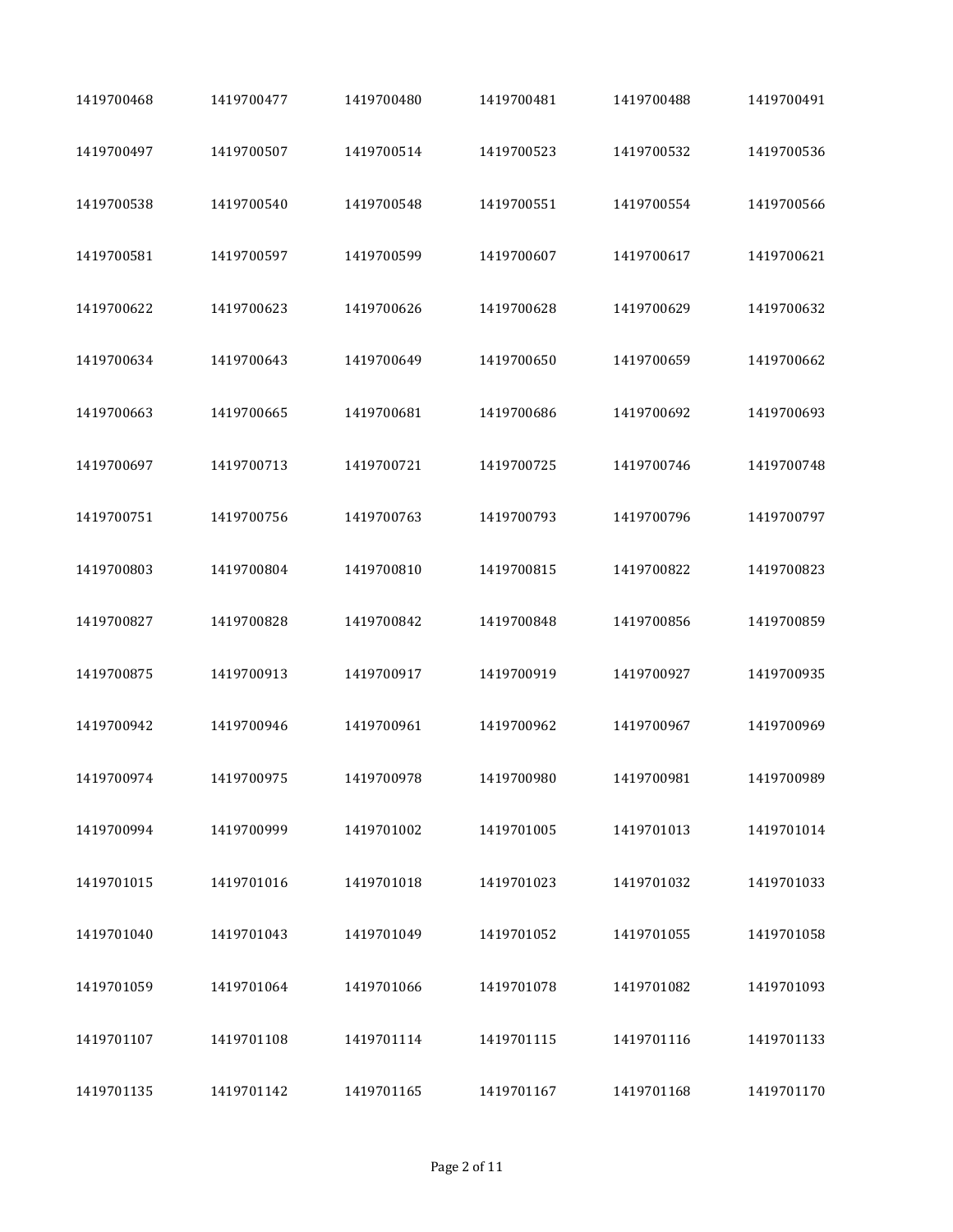1419701174 1419701175 1419701182 1419701183

## **Advt. No. 14/2019, Cat. No.09, Assistant Manager (IA) (36 Posts)**

| 1419900005 | 1419900014 | 1419900021 | 1419900025 | 1419900026 | 1419900029 |
|------------|------------|------------|------------|------------|------------|
| 1419900030 | 1419900031 | 1419900033 | 1419900037 | 1419900038 | 1419900047 |
| 1419900048 | 1419900053 | 1419900054 | 1419900059 | 1419900065 | 1419900071 |
| 1419900076 | 1419900077 | 1419900080 | 1419900087 | 1419900089 | 1419900092 |
| 1419900100 | 1419900103 | 1419900105 | 1419900109 | 1419900111 | 1419900116 |
| 1419900129 | 1419900133 | 1419900136 | 1419900139 | 1419900142 | 1419900143 |
| 1419900147 | 1419900148 | 1419900149 | 1419900150 | 1419900152 | 1419900156 |
| 1419900159 | 1419900162 | 1419900171 | 1419900177 | 1419900178 | 1419900183 |
| 1419900185 | 1419900188 | 1419900189 | 1419900190 | 1419900201 | 1419900203 |
| 1419900213 | 1419900218 | 1419900219 | 1419900220 | 1419900222 | 1419900223 |
| 1419900225 | 1419900231 | 1419900235 | 1419900242 | 1419900243 | 1419900249 |
| 1419900251 | 1419900254 | 1419900255 | 1419900259 | 1419900260 | 1419900261 |
| 1419900262 | 1419900263 | 1419900267 | 1419900268 | 1419900270 | 1419900273 |
| 1419900274 | 1419900281 | 1419900284 | 1419900285 | 1419900292 | 1419900293 |
| 1419900296 | 1419900298 | 1419900312 | 1419900313 | 1419900316 | 1419900317 |
| 1419900319 | 1419900325 | 1419900329 | 1419900331 | 1419900332 | 1419900335 |
| 1419900336 | 1419900339 | 1419900346 | 1419900351 | 1419900352 | 1419900354 |
| 1419900363 | 1419900367 | 1419900368 | 1419900369 | 1419900374 | 1419900375 |
| 1419900379 | 1419900386 | 1419900387 | 1419900390 | 1419900395 | 1419900400 |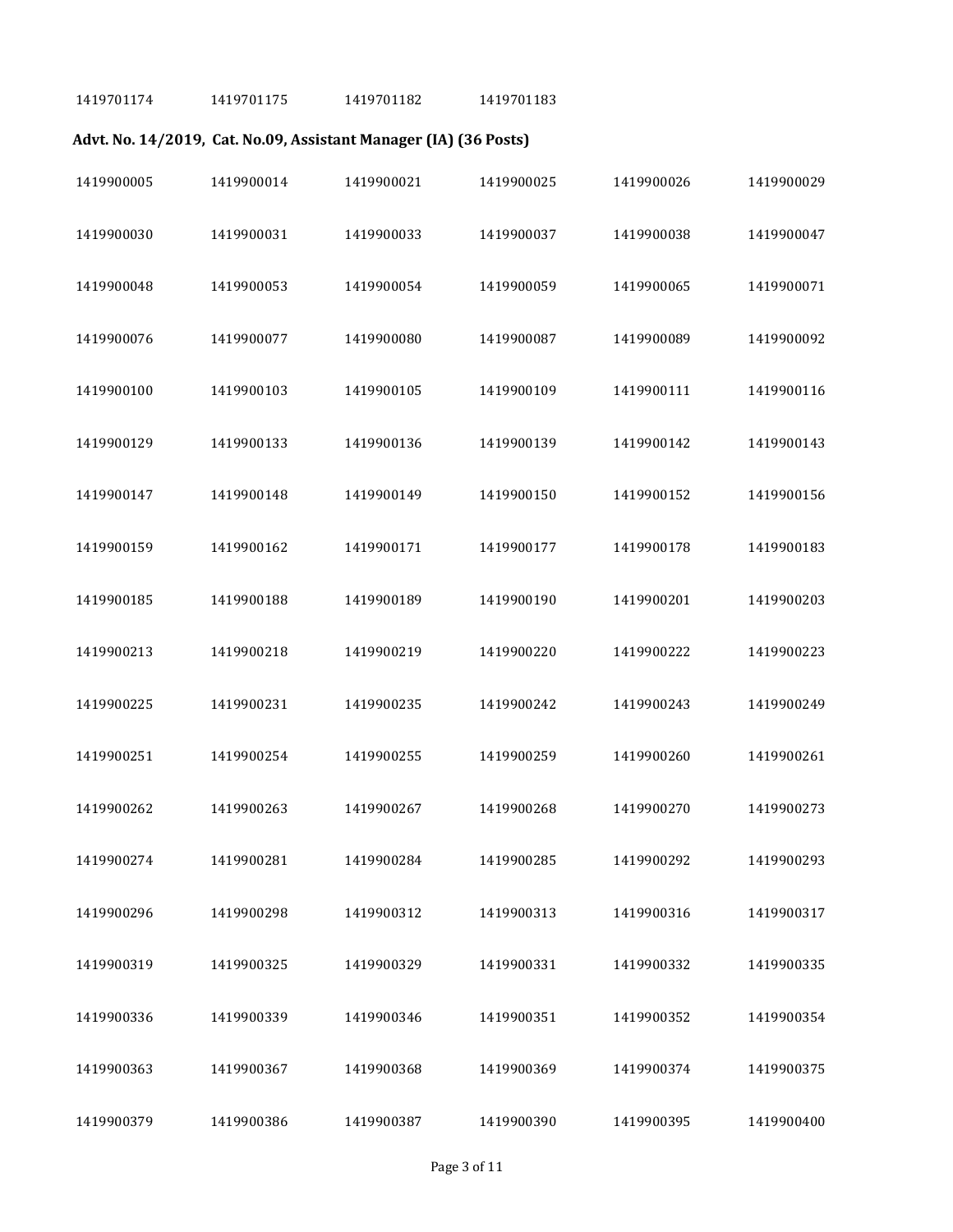| 1419900405 | 1419900407                                          | 1419900408 | 1419900411 | 1419900412 | 1419900415 |
|------------|-----------------------------------------------------|------------|------------|------------|------------|
| 1419900417 | 1419900419                                          | 1419900421 | 1419900422 | 1419900424 | 1419900432 |
| 1419900434 | 1419900439                                          | 1419900442 | 1419900443 | 1419900444 | 1419900447 |
| 1419900448 | 1419900455                                          | 1419900464 | 1419900466 | 1419900468 | 1419900469 |
| 1419900470 | 1419900471                                          | 1419900472 | 1419900482 | 1419900487 | 1419900490 |
| 1419900492 | 1419900497                                          | 1419900500 | 1419900502 | 1419900504 | 1419900505 |
| 1419900506 | 1419900516                                          | 1419900519 | 1419900520 | 1419900526 | 1419900527 |
| 1419900530 | 1419900531                                          | 1419900532 | 1419900534 | 1419900538 | 1419900542 |
| 1419900548 | 1419900549                                          | 1419900554 | 1419900557 | 1419900563 | 1419900568 |
| 1419900570 | 1419900576                                          | 1419900587 | 1419900588 | 1419900591 | 1419900592 |
| 1419900593 | 1419900598                                          | 1419900599 | 1419900603 | 1419900610 | 1419900614 |
| 1419900627 | 1419900631                                          | 1419900632 | 1419900633 | 1419900635 | 1419900637 |
| 1419900639 | 1419900640                                          | 1419900645 | 1419900646 | 1419900649 | 1419900652 |
| 1419900655 | 1419900657                                          | 1419900664 | 1419900668 | 1419900671 | 1419900672 |
| 1419900673 | 1419900674                                          | 1419900675 | 1419900679 | 1419900681 | 1419900682 |
| 1419900684 | 1419900686                                          | 1419900687 | 1419900691 | 1419900696 | 1419900701 |
| 1419900711 | 1419900713                                          | 1419900715 | 1419900718 | 1419900719 | 1419900723 |
| 1419900729 | 1419900732                                          | 1419900733 | 1419900734 | 1419900740 | 1419900745 |
| 1419900754 |                                                     |            |            |            |            |
|            | Advt. No. 14/2019, Cat. No.11, Assistant (28 Posts) |            |            |            |            |

| 1419110001 | 1419110009 | 1419110012 | 1419110015 | 1419110018 | 1419110020 |
|------------|------------|------------|------------|------------|------------|
|            |            |            |            |            |            |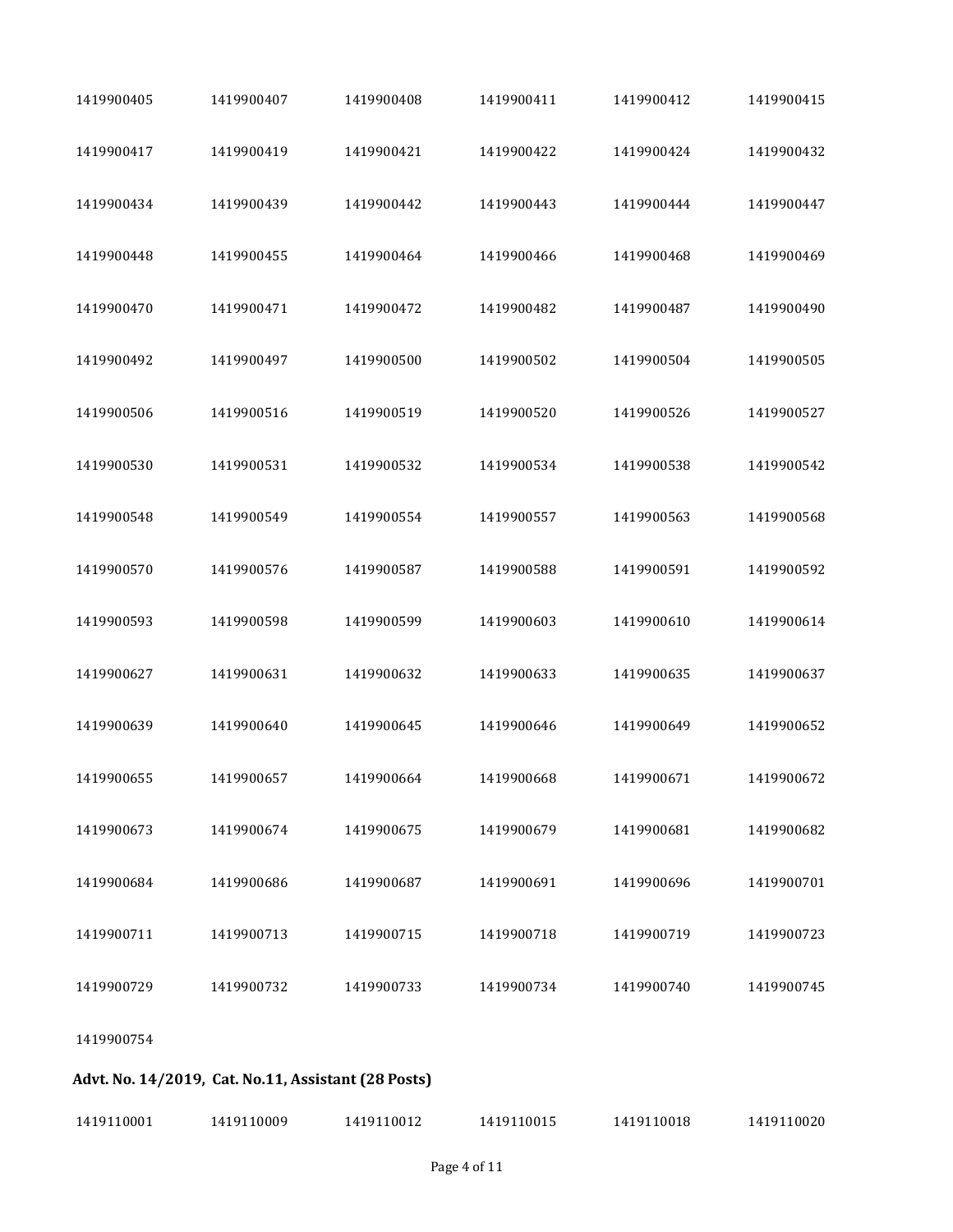| 1419110025 | 1419110026 | 1419110027 | 1419110030 | 1419110031 | 1419110036 |
|------------|------------|------------|------------|------------|------------|
| 1419110039 | 1419110040 | 1419110049 | 1419110051 | 1419110070 | 1419110071 |
| 1419110074 | 1419110075 | 1419110076 | 1419110086 | 1419110094 | 1419110102 |
| 1419110109 | 1419110112 | 1419110116 | 1419110117 | 1419110118 | 1419110119 |
| 1419110126 | 1419110128 | 1419110138 | 1419110139 | 1419110148 | 1419110150 |
| 1419110152 | 1419110154 | 1419110155 | 1419110156 | 1419110168 | 1419110169 |
| 1419110177 | 1419110180 | 1419110181 | 1419110184 | 1419110185 | 1419110186 |
| 1419110187 | 1419110194 | 1419110198 | 1419110200 | 1419110205 | 1419110210 |
| 1419110214 | 1419110219 | 1419110224 | 1419110227 | 1419110228 | 1419110229 |
| 1419110230 | 1419110233 | 1419110235 | 1419110239 | 1419110245 | 1419110256 |
| 1419110259 | 1419110260 | 1419110267 | 1419110272 | 1419110274 | 1419110289 |
| 1419110290 | 1419110292 | 1419110293 | 1419110299 | 1419110303 | 1419110307 |
| 1419110310 | 1419110316 | 1419110320 | 1419110323 | 1419110326 | 1419110331 |
| 1419110332 | 1419110333 | 1419110347 | 1419110356 | 1419110369 | 1419110375 |
| 1419110376 | 1419110378 | 1419110380 | 1419110387 | 1419110390 | 1419110394 |
| 1419110395 | 1419110402 | 1419110410 | 1419110412 | 1419110418 | 1419110424 |
| 1419110428 | 1419110429 | 1419110430 | 1419110435 | 1419110436 | 1419110438 |
| 1419110449 | 1419110452 | 1419110455 | 1419110459 | 1419110468 | 1419110471 |
| 1419110480 | 1419110493 | 1419110499 | 1419110512 | 1419110518 | 1419110520 |
| 1419110530 | 1419110533 | 1419110537 | 1419110538 | 1419110541 | 1419110549 |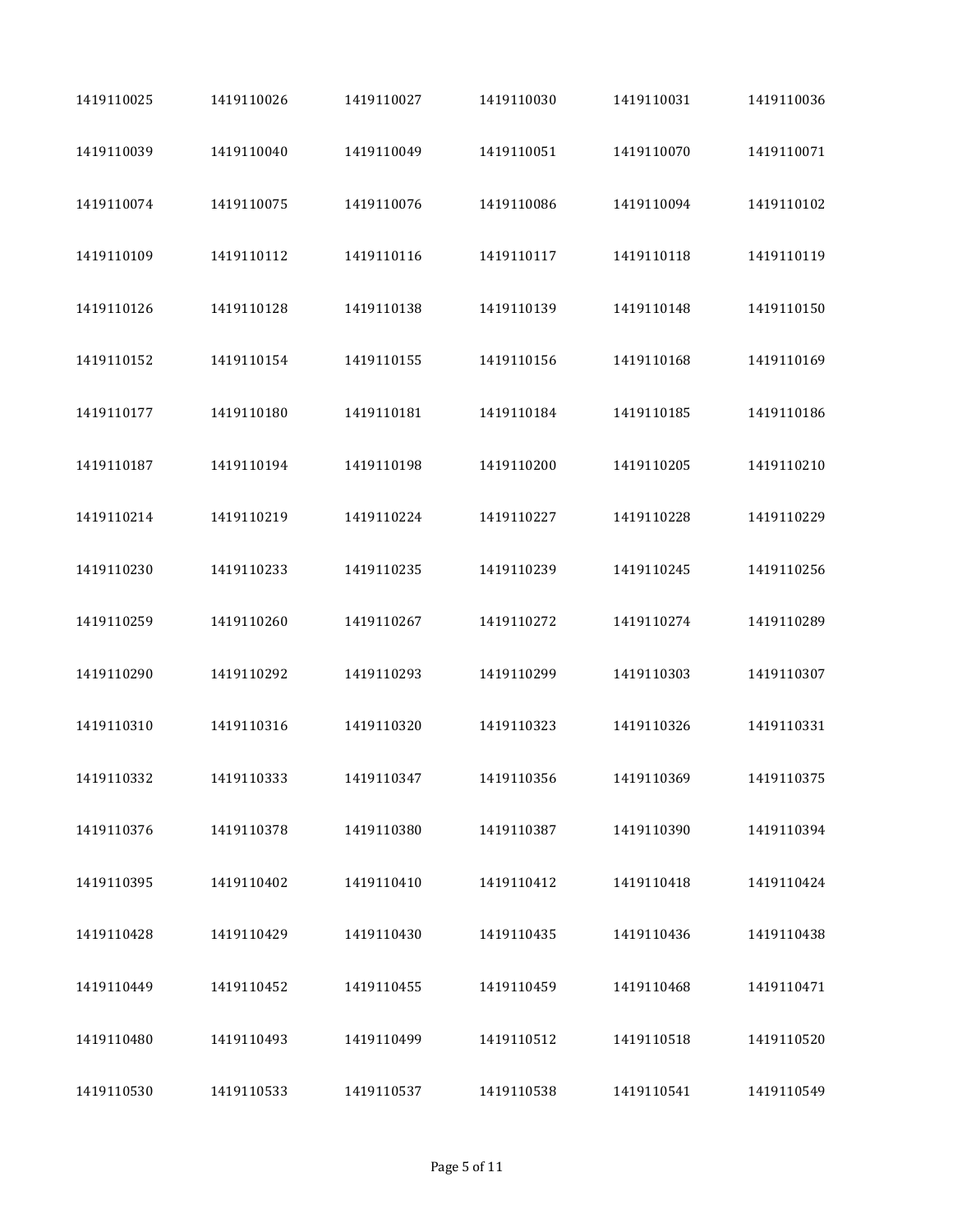| 1419110557 | 1419110559 | 1419110575                                                        | 1419110576 | 1419110580 | 1419110583 |
|------------|------------|-------------------------------------------------------------------|------------|------------|------------|
| 1419110585 | 1419110586 | 1419110587                                                        | 1419110589 | 1419110591 | 1419110602 |
| 1419110625 | 1419110627 | 1419110631                                                        | 1419110632 | 1419110638 | 1419110645 |
|            |            | Advt. No. 14/2019, Cat. No.12, Senior Accountant Clerk (23 Posts) |            |            |            |
| 1419120023 | 1419120033 | 1419120053                                                        | 1419120055 | 1419120067 | 1419120072 |
| 1419120093 | 1419120110 | 1419120142                                                        | 1419120148 | 1419120150 | 1419120175 |
| 1419120178 | 1419120181 | 1419120188                                                        | 1419120204 | 1419120216 | 1419120248 |
| 1419120250 | 1419120280 | 1419120284                                                        | 1419120291 | 1419120295 | 1419120315 |
| 1419120330 | 1419120334 | 1419120342                                                        | 1419120364 | 1419120394 | 1419120397 |
| 1419120406 | 1419120410 | 1419120421                                                        | 1419120422 | 1419120426 | 1419120432 |
| 1419120437 | 1419120438 | 1419120439                                                        | 1419120447 | 1419120448 | 1419120480 |
| 1419120498 | 1419120509 | 1419120510                                                        | 1419120529 | 1419120542 | 1419120553 |
| 1419120566 | 1419120569 | 1419120577                                                        | 1419120579 | 1419120586 | 1419120600 |
| 1419120604 | 1419120623 | 1419120635                                                        | 1419120643 | 1419120670 | 1419120679 |
| 1419120681 | 1419120689 | 1419120718                                                        | 1419120741 | 1419120749 | 1419120759 |
| 1419120786 | 1419120788 | 1419120793                                                        | 1419120796 | 1419120800 | 1419120811 |
| 1419120819 | 1419120821 | 1419120826                                                        | 1419120864 | 1419120866 | 1419120876 |
| 1419120890 | 1419120897 | 1419120906                                                        | 1419120918 | 1419120940 | 1419120966 |
| 1419120967 | 1419120968 | 1419120974                                                        | 1419120978 | 1419121001 | 1419121013 |
| 1419121019 | 1419121033 | 1419121038                                                        | 1419121057 | 1419121060 | 1419121079 |
| 1419121086 | 1419121109 | 1419121118                                                        | 1419121123 | 1419121124 | 1419121133 |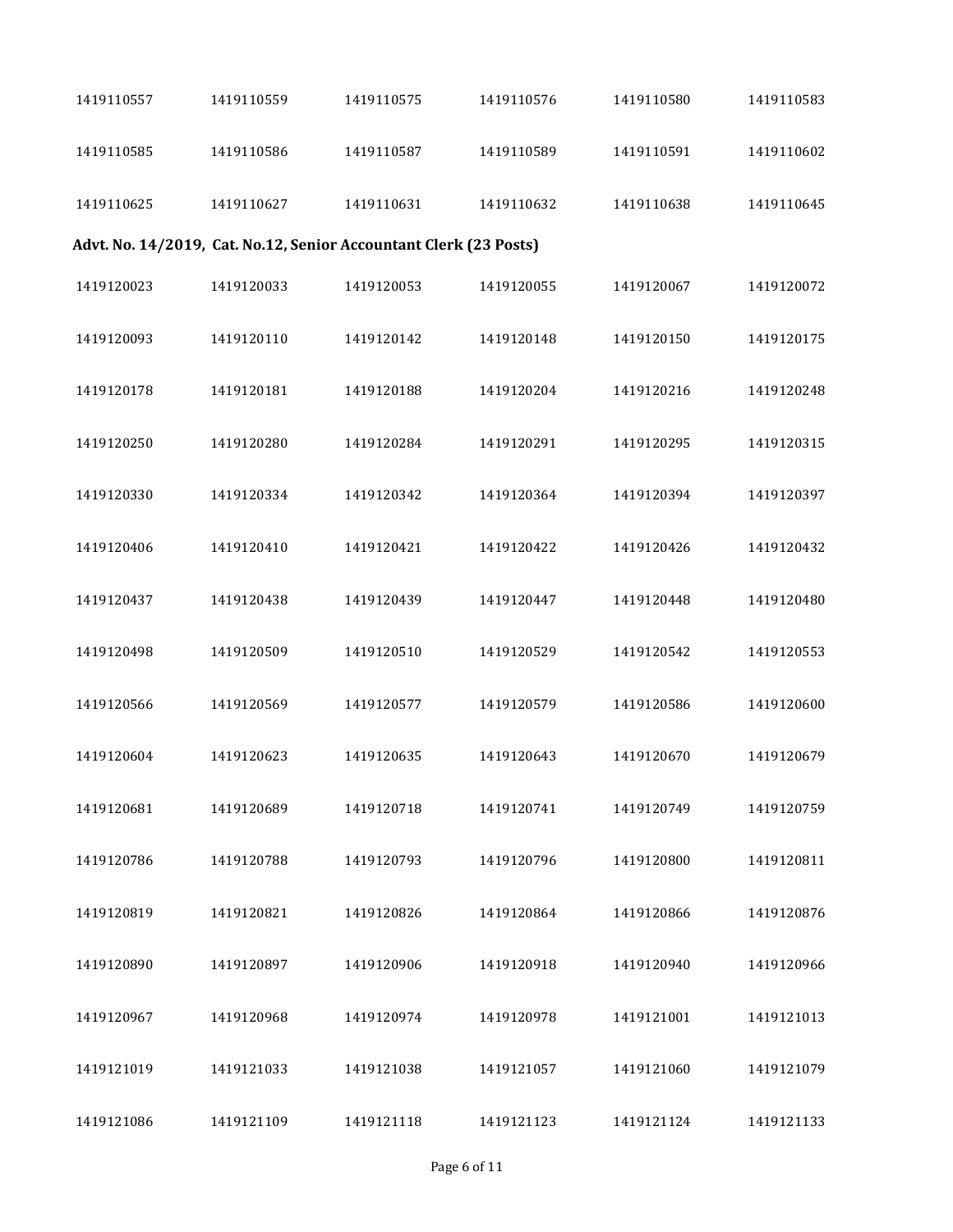| 1419121134 | 1419121141 | 1419121142 | 1419121146 | 1419121149 | 1419121161 |
|------------|------------|------------|------------|------------|------------|
| 1419121168 | 1419121188 | 1419121194 | 1419121210 | 1419121211 | 1419121233 |
| 1419121259 | 1419121274 | 1419121294 | 1419121302 | 1419121306 | 1419121320 |
| 1419121352 | 1419121355 | 1419121373 | 1419121376 | 1419121385 | 1419121387 |
| 1419121399 | 1419121413 | 1419121421 | 1419121458 | 1419121474 | 1419121496 |
| 1419121525 | 1419121553 | 1419121554 | 1419121568 | 1419121592 | 1419121602 |
| 1419121604 | 1419121607 | 1419121614 | 1419121634 | 1419121662 | 1419121670 |
| 1419121679 | 1419121682 | 1419121687 | 1419121688 | 1419121694 | 1419121712 |
| 1419121722 | 1419121727 | 1419121730 | 1419121731 | 1419121744 | 1419121754 |
| 1419121771 | 1419121774 | 1419121779 | 1419121781 | 1419121786 | 1419121793 |
| 1419121822 | 1419121824 | 1419121825 | 1419121870 | 1419121876 | 1419121897 |
| 1419121904 | 1419121905 | 1419121914 | 1419121917 | 1419121929 | 1419121931 |
| 1419121941 | 1419121948 | 1419121949 | 1419121959 | 1419121971 | 1419121987 |
| 1419122006 | 1419122007 | 1419122015 | 1419122016 | 1419122027 | 1419122064 |
| 1419122066 | 1419122071 | 1419122072 | 1419122073 | 1419122080 | 1419122084 |
| 1419122103 | 1419122104 | 1419122118 | 1419122130 | 1419122131 | 1419122140 |
| 1419122143 | 1419122145 | 1419122168 | 1419122169 | 1419122180 | 1419122187 |
| 1419122192 | 1419122215 | 1419122218 | 1419122223 | 1419122232 | 1419122233 |
| 1419122243 | 1419122248 | 1419122258 | 1419122261 | 1419122263 | 1419122264 |
| 1419122279 | 1419122281 | 1419122307 | 1419122324 | 1419122339 | 1419122342 |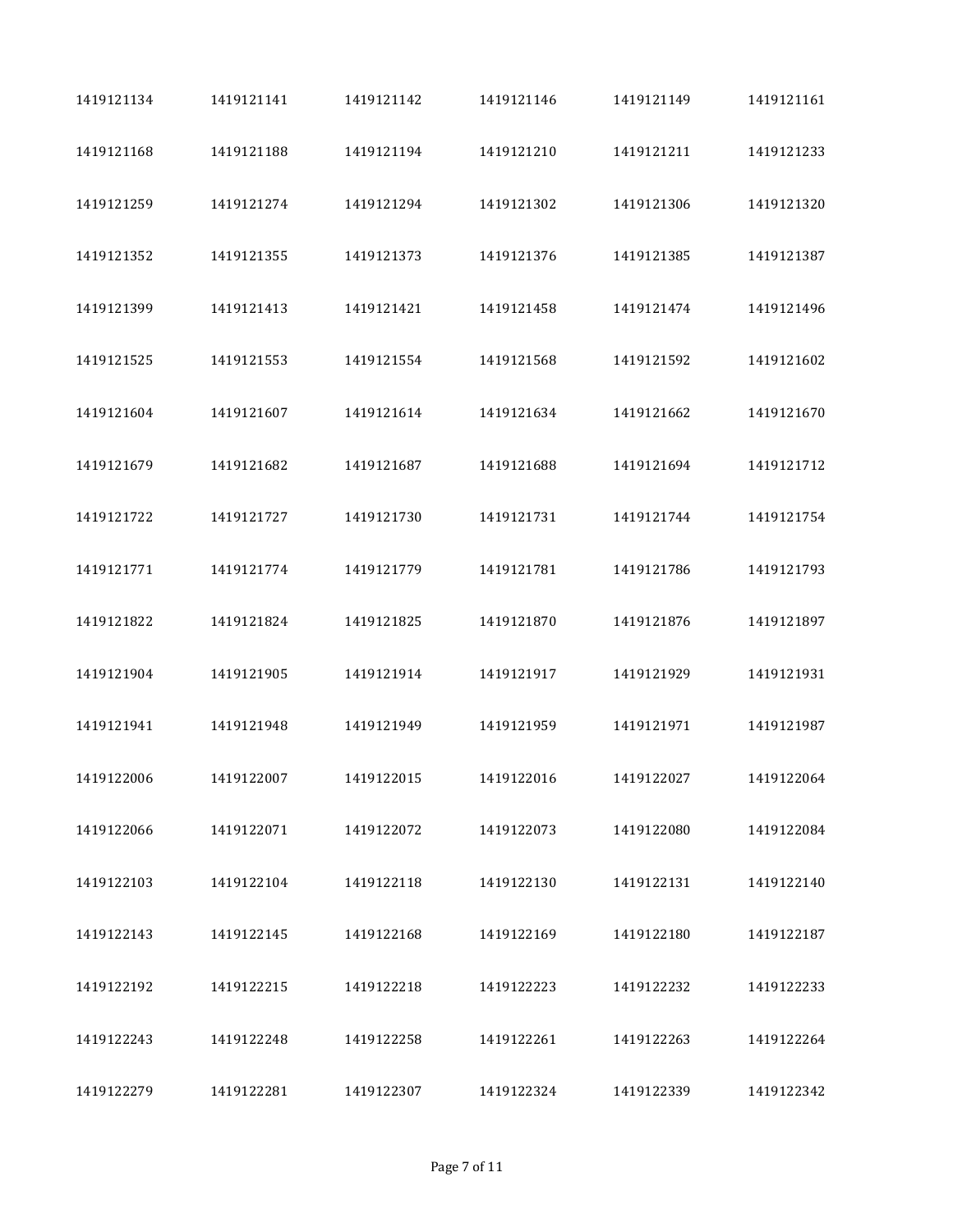| 1419122344 | 1419122354 | 1419122362                                                  | 1419122363 | 1419122377 | 1419122383 |
|------------|------------|-------------------------------------------------------------|------------|------------|------------|
| 1419122397 | 1419122404 | 1419122411                                                  | 1419122426 | 1419122433 | 1419122436 |
| 1419122443 | 1419122445 | 1419122452                                                  | 1419122456 | 1419122469 | 1419122470 |
| 1419122480 | 1419122483 | 1419122498                                                  | 1419122508 | 1419122509 | 1419122512 |
| 1419122522 | 1419122530 | 1419122546                                                  | 1419122571 | 1419122573 | 1419122575 |
| 1419122586 | 1419122595 | 1419122605                                                  | 1419122617 | 1419122627 | 1419122629 |
| 1419122652 | 1419122663 | 1419122676                                                  | 1419122685 | 1419122725 | 1419122738 |
| 1419122743 | 1419122746 | 1419122761                                                  | 1419122774 | 1419122775 | 1419122811 |
| 1419122812 | 1419122818 | 1419122826                                                  | 1419122837 | 1419122844 | 1419122845 |
| 1419122856 | 1419122862 | 1419122868                                                  | 1419122895 | 1419122907 | 1419122911 |
| 1419122913 | 1419122916 | 1419122917                                                  |            |            |            |
|            |            | Advt. No. 14/2019, Cat. No.30, Draftsman (Civil) (19 Posts) |            |            |            |
| 1419300001 | 1419300002 | 1419300003                                                  | 1419300013 | 1419300017 | 1419300020 |
| 1419300026 | 1419300028 | 1419300041                                                  | 1419300049 | 1419300054 | 1419300057 |
| 1419300065 | 1419300069 | 1419300072                                                  | 1419300081 | 1419300082 | 1419300085 |
| 1419300095 | 1419300097 | 1419300103                                                  | 1419300114 | 1419300116 | 1419300118 |
| 1419300141 | 1419300142 | 1419300143                                                  | 1419300146 | 1419300161 | 1419300167 |
| 1419300173 | 1419300176 | 1419300182                                                  | 1419300185 | 1419300186 | 1419300212 |
|            |            |                                                             |            |            |            |
| 1419300220 | 1419300233 | 1419300238                                                  | 1419300255 | 1419300287 | 1419300291 |
| 1419300295 | 1419300304 | 1419300325                                                  | 1419300327 | 1419300330 | 1419300331 |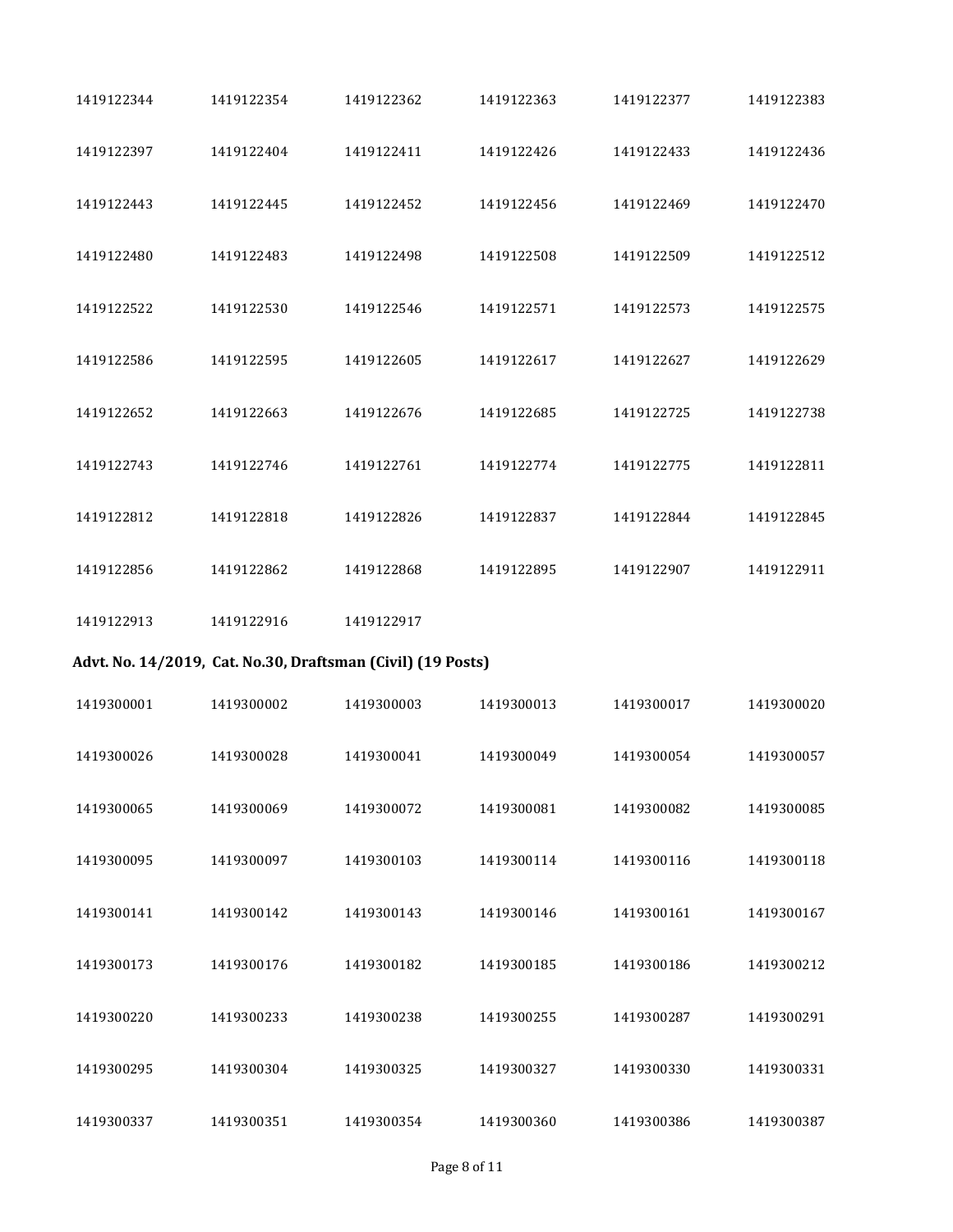| 1419300390 | 1419300396 | 1419300397                                                      | 1419300400 | 1419300419 | 1419300423 |  |
|------------|------------|-----------------------------------------------------------------|------------|------------|------------|--|
| 1419300438 | 1419300446 | 1419300448                                                      | 1419300455 | 1419300472 | 1419300474 |  |
| 1419300478 | 1419300491 | 1419300493                                                      | 1419300497 | 1419300499 | 1419300510 |  |
| 1419300512 | 1419300516 | 1419300529                                                      | 1419300541 | 1419300554 | 1419300558 |  |
| 1419300561 | 1419300579 | 1419300583                                                      | 1419300585 | 1419300587 | 1419300588 |  |
| 1419300619 | 1419300620 | 1419300628                                                      | 1419300642 | 1419300650 | 1419300661 |  |
| 1419300670 | 1419300672 | 1419300682                                                      | 1419300685 | 1419300695 | 1419300697 |  |
| 1419300702 | 1419300704 | 1419300716                                                      | 1419300740 | 1419300741 | 1419300742 |  |
| 1419300745 | 1419300756 | 1419300770                                                      | 1419300772 | 1419300777 | 1419300792 |  |
| 1419300797 | 1419300799 | 1419300804                                                      | 1419300806 | 1419300813 | 1419300817 |  |
| 1419300818 | 1419300820 | 1419300830                                                      | 1419300843 | 1419300856 | 1419300861 |  |
| 1419300871 | 1419300876 | 1419300889                                                      | 1419300890 | 1419300906 | 1419300912 |  |
| 1419300918 | 1419300947 | 1419300949                                                      | 1419300951 | 1419300953 | 1419300962 |  |
| 1419300973 | 1419300987 | 1419300997                                                      | 1419300998 | 1419301013 | 1419301036 |  |
| 1419301040 | 1419301043 | 1419301055                                                      | 1419301058 | 1419301059 | 1419301068 |  |
| 1419301079 | 1419301087 | 1419301094                                                      |            |            |            |  |
|            |            | Advt. No. 14/2019, Cat. No.33, Assistant Draughtsman (14 Posts) |            |            |            |  |
| 1419330002 | 1419330003 | 1419330010                                                      | 1419330014 | 1419330028 | 1419330029 |  |
| 1419330032 | 1419330033 | 1419330043                                                      | 1419330048 | 1419330050 | 1419330060 |  |
| 1419330068 | 1419330070 | 1419330076                                                      | 1419330082 | 1419330086 | 1419330088 |  |
| 1419330090 | 1419330098 | 1419330106                                                      | 1419330108 | 1419330109 | 1419330116 |  |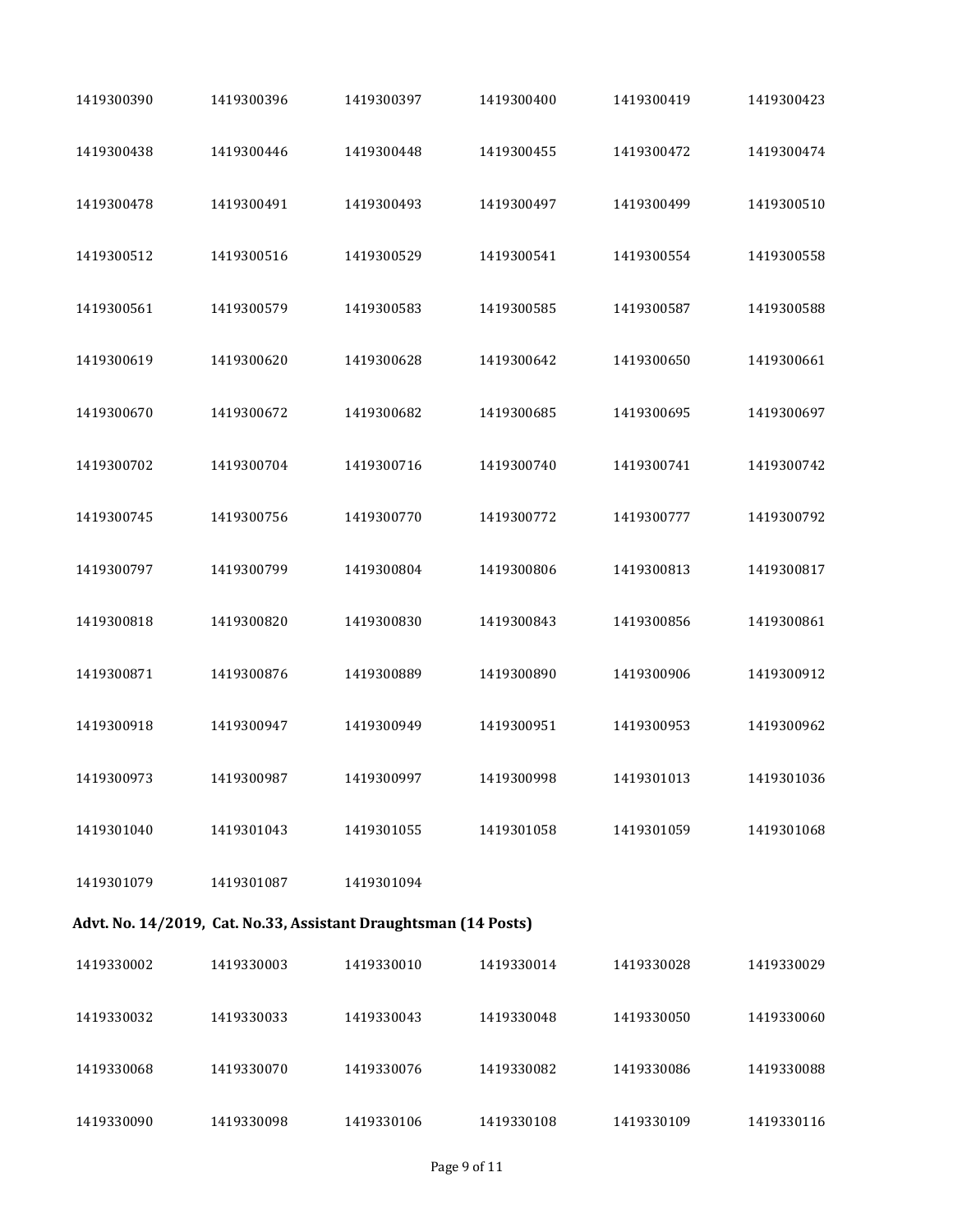| 1419330118 | 1419330125 | 1419330128 | 1419330129 | 1419330138 | 1419330145 |
|------------|------------|------------|------------|------------|------------|
| 1419330146 | 1419330147 | 1419330154 | 1419330157 | 1419330161 | 1419330168 |
| 1419330174 | 1419330176 | 1419330177 | 1419330180 | 1419330214 | 1419330219 |
| 1419330223 | 1419330227 | 1419330232 | 1419330233 | 1419330234 | 1419330250 |
| 1419330255 | 1419330256 | 1419330259 | 1419330261 | 1419330283 | 1419330286 |
| 1419330288 | 1419330289 | 1419330290 | 1419330297 | 1419330299 | 1419330302 |
| 1419330304 | 1419330317 | 1419330318 | 1419330325 | 1419330330 | 1419330333 |
| 1419330338 | 1419330345 | 1419330354 | 1419330356 | 1419330363 | 1419330368 |
| 1419330381 | 1419330382 | 1419330393 | 1419330397 | 1419330399 | 1419330415 |
| 1419330418 | 1419330419 | 1419330426 | 1419330435 | 1419330461 | 1419330468 |
| 1419330469 | 1419330472 | 1419330474 | 1419330482 | 1419330485 | 1419330487 |
| 1419330489 | 1419330506 | 1419330507 | 1419330512 | 1419330514 | 1419330528 |
| 1419330532 | 1419330541 | 1419330544 | 1419330545 | 1419330546 | 1419330547 |
| 1419330553 | 1419330555 | 1419330558 | 1419330563 | 1419330564 | 1419330566 |
| 1419330567 | 1419330571 | 1419330573 | 1419330578 | 1419330580 | 1419330581 |
| 1419330591 | 1419330592 | 1419330597 | 1419330598 | 1419330600 | 1419330602 |
| 1419330609 | 1419330614 | 1419330615 | 1419330624 | 1419330628 | 1419330635 |
| 1419330636 | 1419330638 | 1419330647 | 1419330650 | 1419330653 | 1419330657 |
| 1419330658 | 1419330667 | 1419330674 | 1419330678 | 1419330679 | 1419330681 |
| 1419330687 | 1419330689 | 1419330690 | 1419330691 | 1419330710 | 1419330712 |